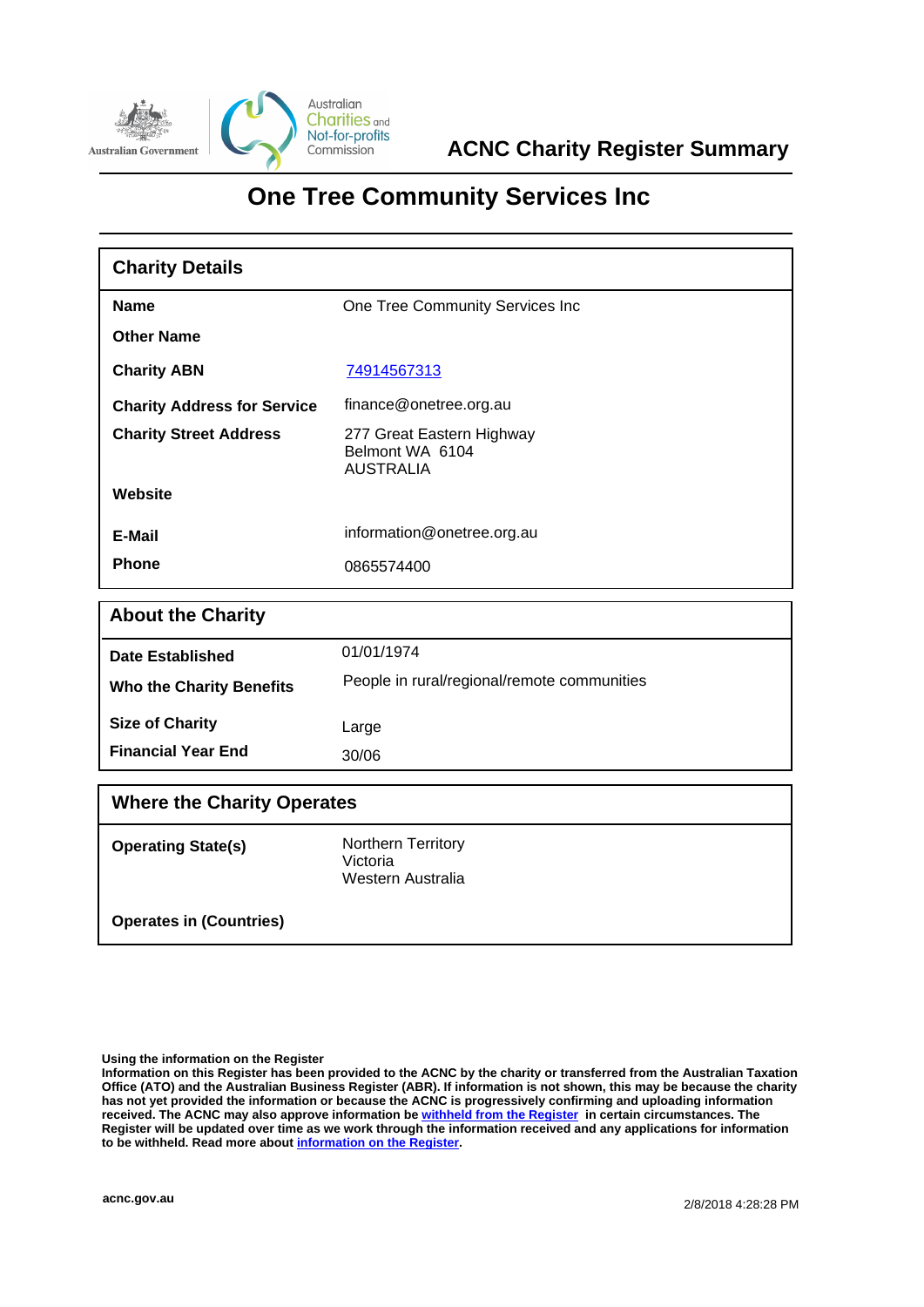

# **One Tree Community Services Inc**

| <b>Registration Details</b>    |                                                                                                                                                           |  |
|--------------------------------|-----------------------------------------------------------------------------------------------------------------------------------------------------------|--|
| <b>Entity Type</b>             | Charity                                                                                                                                                   |  |
| <b>Sub-Entity Type</b>         | 2014 Advancing education (01/01/2014)<br>2014 Purposes beneficial to the general public and<br>analogous to the other charitable purposes<br>(01/01/2014) |  |
| <b>Registration Status</b>     | Registered                                                                                                                                                |  |
| <b>Basic Religious Charity</b> | N                                                                                                                                                         |  |

## **Responsible Persons**

| <b>Position</b>     | <b>Name</b>              |
|---------------------|--------------------------|
| Chairperson         | David Beattie            |
| <b>Board Member</b> | Katherine Hoar           |
| Board Member        | Zeljko Krestelica        |
| Deputy chairperson  | Anne-Marie Connolly      |
| Board Member        | Sandro Patat             |
| Board Member        | <b>Terri-Anne Pettet</b> |
| Board Member        | Gordon Melsom            |

| <b>Registration Status History</b> |               |  |
|------------------------------------|---------------|--|
| <b>Effective Date</b>              | <b>Status</b> |  |
| 03/12/2012                         | Registered    |  |

| <b>SubType History</b> |                 |                                                                                                  |
|------------------------|-----------------|--------------------------------------------------------------------------------------------------|
| <b>Start Date</b>      | <b>End Date</b> | <b>Entity Subtypes</b>                                                                           |
| 1/01/2014              |                 | 2014 Advancing education                                                                         |
| 1/01/2014              |                 | 2014 Purposes beneficial to the general public and analogous<br>to the other charitable purposes |
| 3/12/2012              | 31/12/2013      | 2012 Advancement of education                                                                    |
| 3/12/2012              | 31/12/2013      | 2012 Another purpose beneficial to the community                                                 |

### **Using the information on the Register**

**Information on this Register has been provided to the ACNC by the charity or transferred from the Australian Taxation Office (ATO) and the Australian Business Register (ABR). If information is not shown, this may be because the charity has not yet provided the information or because the ACNC is progressively confirming and uploading information received. The ACNC may also approve information be [withheld from the Register](http://www.acnc.gov.au/ACNC/FindCharity/About_Register/Withheld_info/ACNC/Reg/With_info.aspx) in certain circumstances. The Register will be updated over time as we work through the information received and any applications for information to be withheld. Read more about [information on the Register.](http://www.acnc.gov.au/ACNC/FindCharity/About_Register/ACNC/Reg/Info_Reg.aspx?hkey=9497ea1e-1885-4f6f-bb73-1676e875ddbc)**